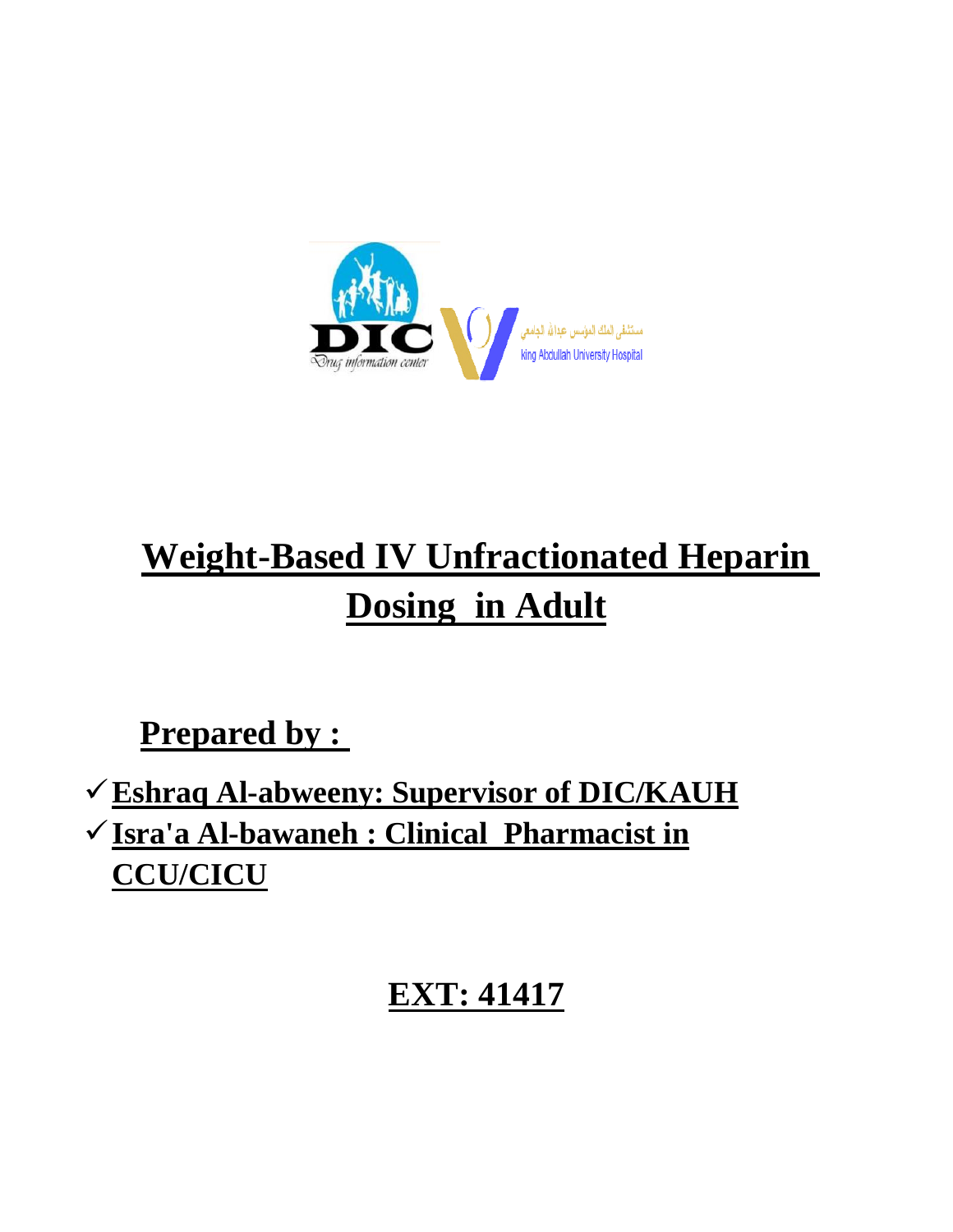## **Treatment of Venous Thromboembolism**<sup>a,b</sup>

| 80 units/kg bolus (maximum dose:                                                                                                                                                                                    |
|---------------------------------------------------------------------------------------------------------------------------------------------------------------------------------------------------------------------|
| Obtain a $PTT^{d,e}$ 6 hours after initial<br>10,000 units) <sup>c</sup> , then 18<br>units/kg/hour (maximum initial)<br>Initial dose and monitoring<br>heparin bolus<br>infusion: $2,000$ units/hour) <sup>c</sup> |

| Dosing adjustments and monitoring |                                                                                    |  |
|-----------------------------------|------------------------------------------------------------------------------------|--|
| aPTT<br>(seconds)                 | <b>Response</b>                                                                    |  |
|                                   | · Bolus 25 units/kg                                                                |  |
| $<$ 40                            | • Increase infusion by 3 units/kg/hour                                             |  |
|                                   | • Repeat assay in 6 hours                                                          |  |
|                                   |                                                                                    |  |
| 40 to 49                          | Increase infusion by 2 units/kg/hour                                               |  |
|                                   | • Repeat assay in 6 hours                                                          |  |
|                                   |                                                                                    |  |
| 50 to 69                          | • Increase infusion by 1 unit/kg/hour                                              |  |
|                                   | • Repeat assay in 6 hours                                                          |  |
|                                   |                                                                                    |  |
| 70 to $110e$                      | • No change (within therapeutic range)                                             |  |
|                                   | • Repeat assay in 6 hours                                                          |  |
|                                   | • Once therapeutic for 2 consecutive assays, may change to once-daily assays       |  |
|                                   |                                                                                    |  |
| 111 to 120                        | • Decrease infusion by 1 unit/kg/hour                                              |  |
|                                   | • Repeat assay in 6 hours                                                          |  |
|                                   |                                                                                    |  |
|                                   | • Stop infusion for 1 hour, then decrease by 2 units/kg/hour                       |  |
| 121 to 130                        | • Repeat assay 6 hours after restarting the infusion                               |  |
|                                   |                                                                                    |  |
|                                   | • Stop infusion for 1 hour, then decrease by 3 units/kg/hour                       |  |
| 131 to 140                        | • Repeat assay 6 hours after restarting the infusion                               |  |
|                                   |                                                                                    |  |
| 141 to 150                        | • Stop infusion for 2 hours, then decrease by 4 units/kg/hour                      |  |
|                                   | • Repeat assay 6 hours after restarting the infusion                               |  |
| >150                              | • Stop infusion for 2 hours, then decrease by 5 units/kg/hour and notify clinician |  |
|                                   | • Repeat assay 6 hours after restarting the infusion                               |  |
|                                   |                                                                                    |  |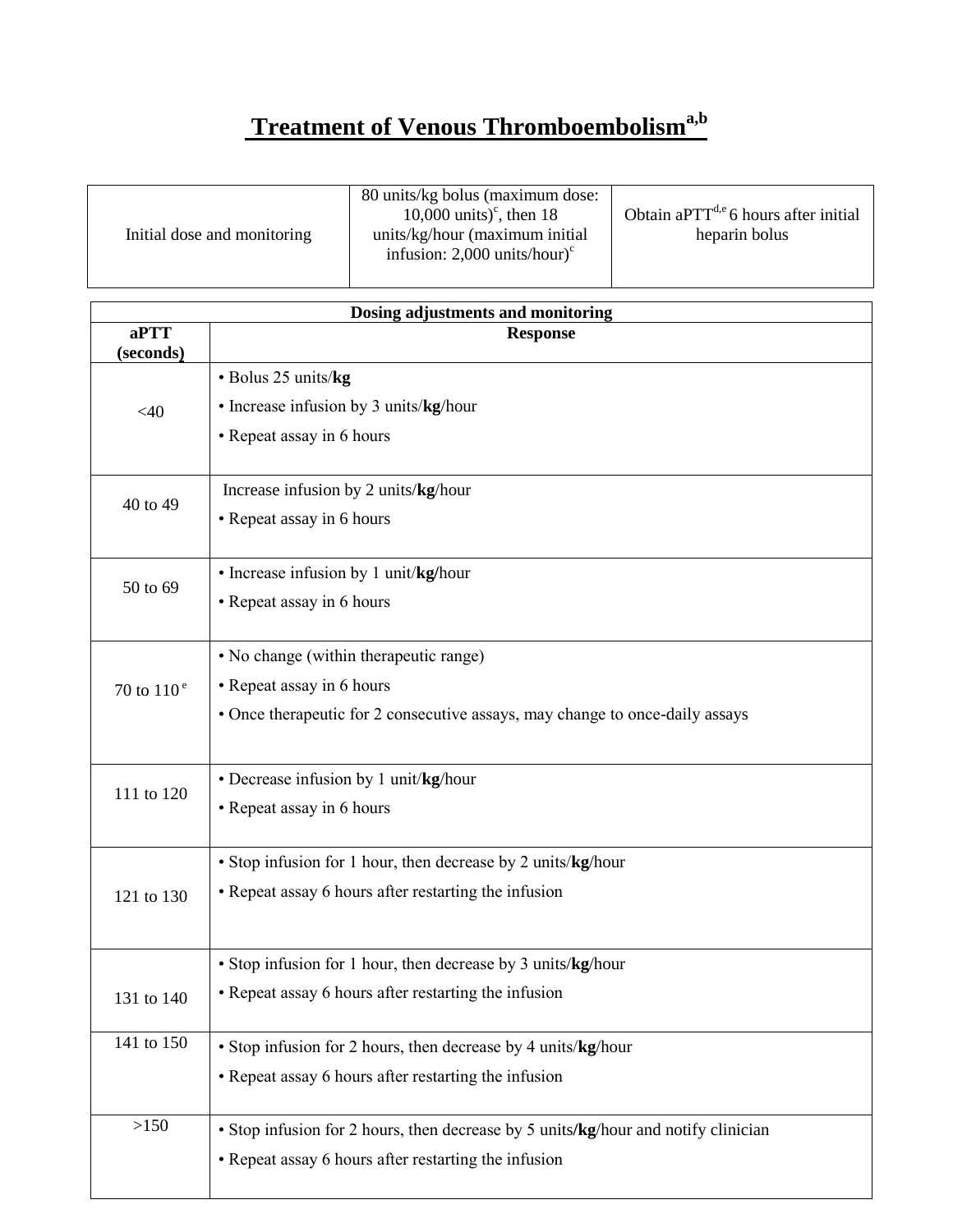#### $a$ Hull 2019a

<sup>b</sup>This is one example of a weight-based heparin dosing nomogram. Each institution should establish their own heparin dosing nomogram. Other heparin nomograms based on aPTT or anti-Factor Xa monitoring may be employed. Therapeutic range for aPTT must be established at each individual laboratory (Dager 2018).

 $\mathrm{^{c}Use}$  total body weight for calculations.

 $a^d$ aPTT: activated partial thromboplastin time

 $\degree$ The therapeutic ranges for the aPTT are dependent on local reagents and instrumentation and must be established by each individual institution.

#### **Note:**

**Optimal dosing of UFH in obese patients is unknown. Most physicians use ideal body weight to guide dosing and increase the aPTT accordingly to the target. The clinical efficacy of this approach is unknown**.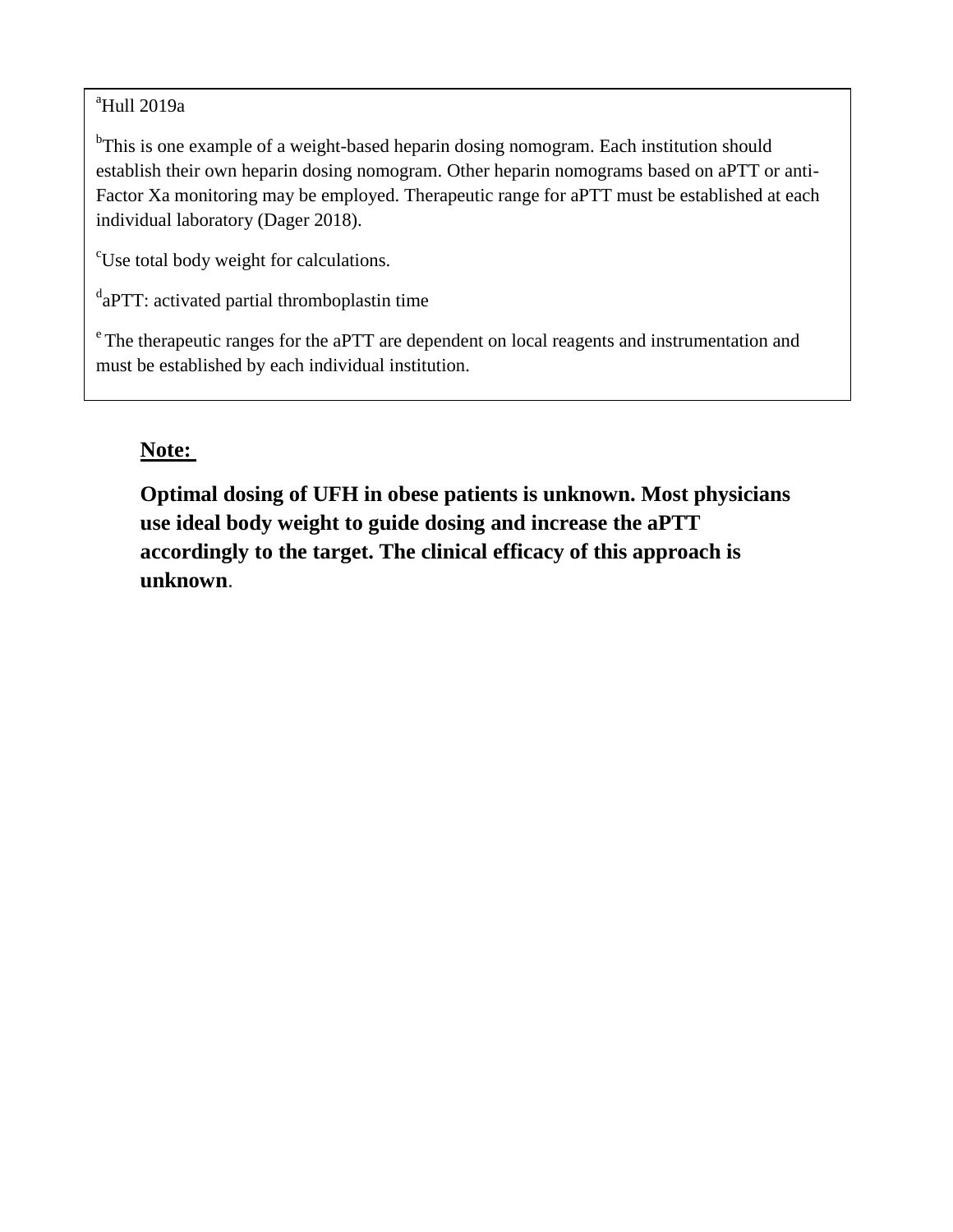### **Atrial fibrillation (to prevent stroke and systemic embolism)**

**IV:** Initial bolus of 60 to 80 units/kg (maximum: 5,000 units), followed by a continuous infusion of 12 to 18 units/**kg**/hour (maximum: 1,000 units/hour). Institutional dosing protocols may vary; adjust infusion rate to maintain anticoagulation target (aPTT 1.5 to 2.0 times control)\*.

### **Acute coronary syndromes**

#### **ST-elevation myocardial infarction :**

- $\checkmark$  Adjunct to fibrinolysis: IV: Bolus 60 units/kg (maximum: 4,000 units), followed by 12 units/kg/hour (maximum: 1,000 units/hour); adjust infusion rate to maintain anticoagulation target based on institutional protocol; continue for ≥48 hours or until revascularization (if performed).
- $\checkmark$  No planned reperfusion: IV: Bolus 50 to 70 units/kg (maximum: 5,000 units), followed by 12 units/kg/hour; adjust infusion rate to maintain anticoagulation target based on institutional protocol; continue for ≥48 hours.

#### **Non-ST-elevation acute coronary syndromes :**

Ischemia-guided (conservative) approach (alternative agent): IV: Bolus 60 units/kg (maximum: 5,000 units), followed by 12 units/kg/hour (maximum: 1,000 units/hour); adjust infusion rate to maintain anticoagulation target based on institutional protocol; continue for ≥48 hours or until management changes to an invasive strategy.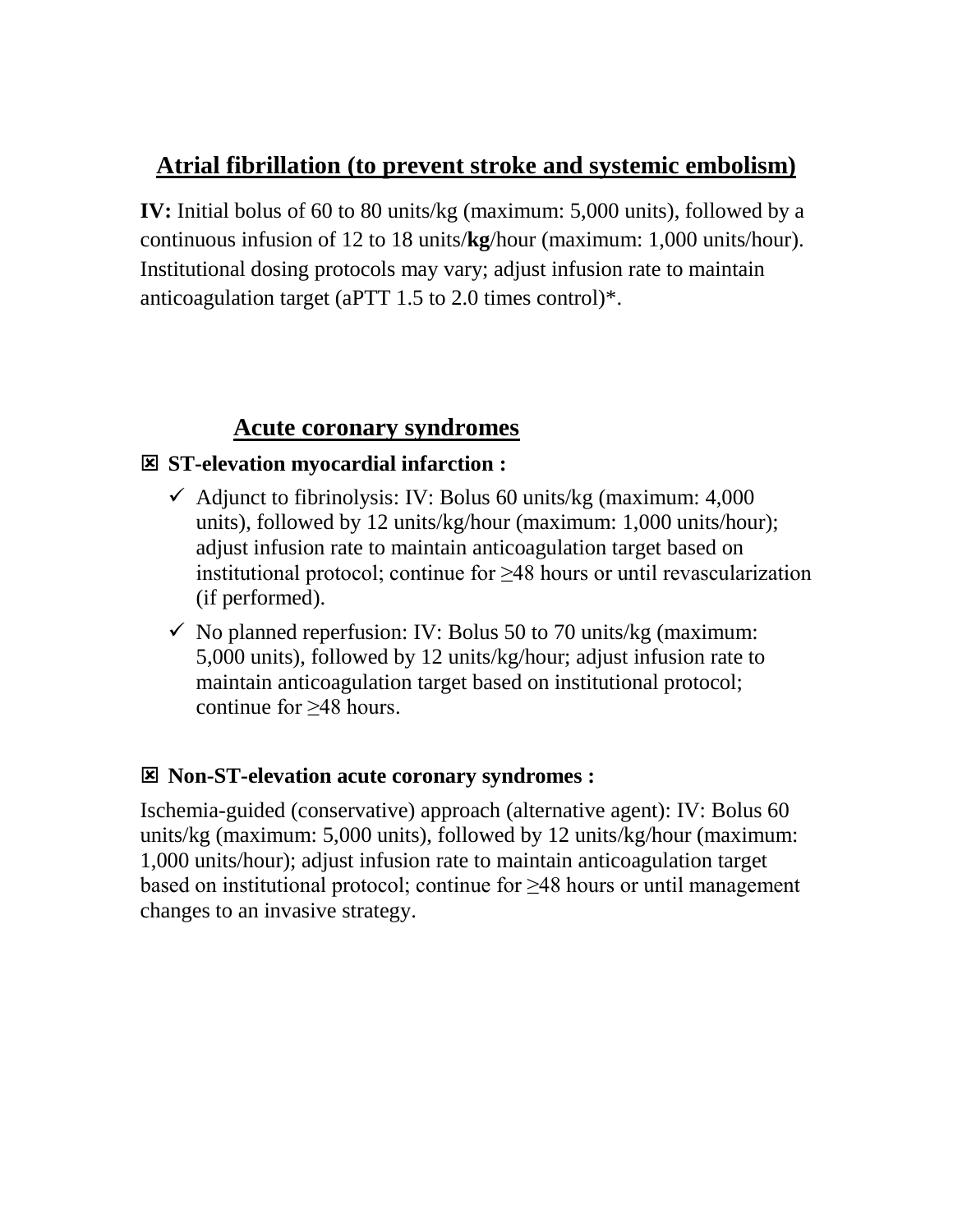### **Mechanical heart valve, postsurgical management ,bridging anticoagulation with warfarin**

- **Note:** Bridging during intervals of subtherapeutic anticoagulation should be considered for patients with mechanical mitral or tricuspid valve replacement; however, for patients with mechanical aortic valve replacement, bridging is not required unless an additional thromboembolic risk factor is present or patient has an older-generation mechanical aortic valve.
	- **IV:** Initial: 12 to 18 units/**kg**/hour (no bolus) starting when INR falls below the therapeutic range; adjust infusion rate to maintain anticoagulation target based on institutional protocol. If patient is to undergo an invasive procedure, discontinue heparin 4 to 6 hours prior to procedure; reinitiate heparin infusion as soon as possible after the procedure when bleeding risk is acceptable. Continue heparin until warfarin has been reinitiated and INR is within therapeutic range for 2 consecutive days.

#### **Acute peripheral arterial occlusion**

- **Note**: Specific dosing information is limited, but anticoagulation is commonly used at the time of diagnosis to limit thrombus propagation while the patient is evaluated for other possible interventions.
	- **IV**: Initial bolus of 60 to 80 units/kg, followed by an initial continuous infusion of 12 to 18 units/kg/hour; adjust infusion rate to maintain anticoagulation target based on institutional protocol.